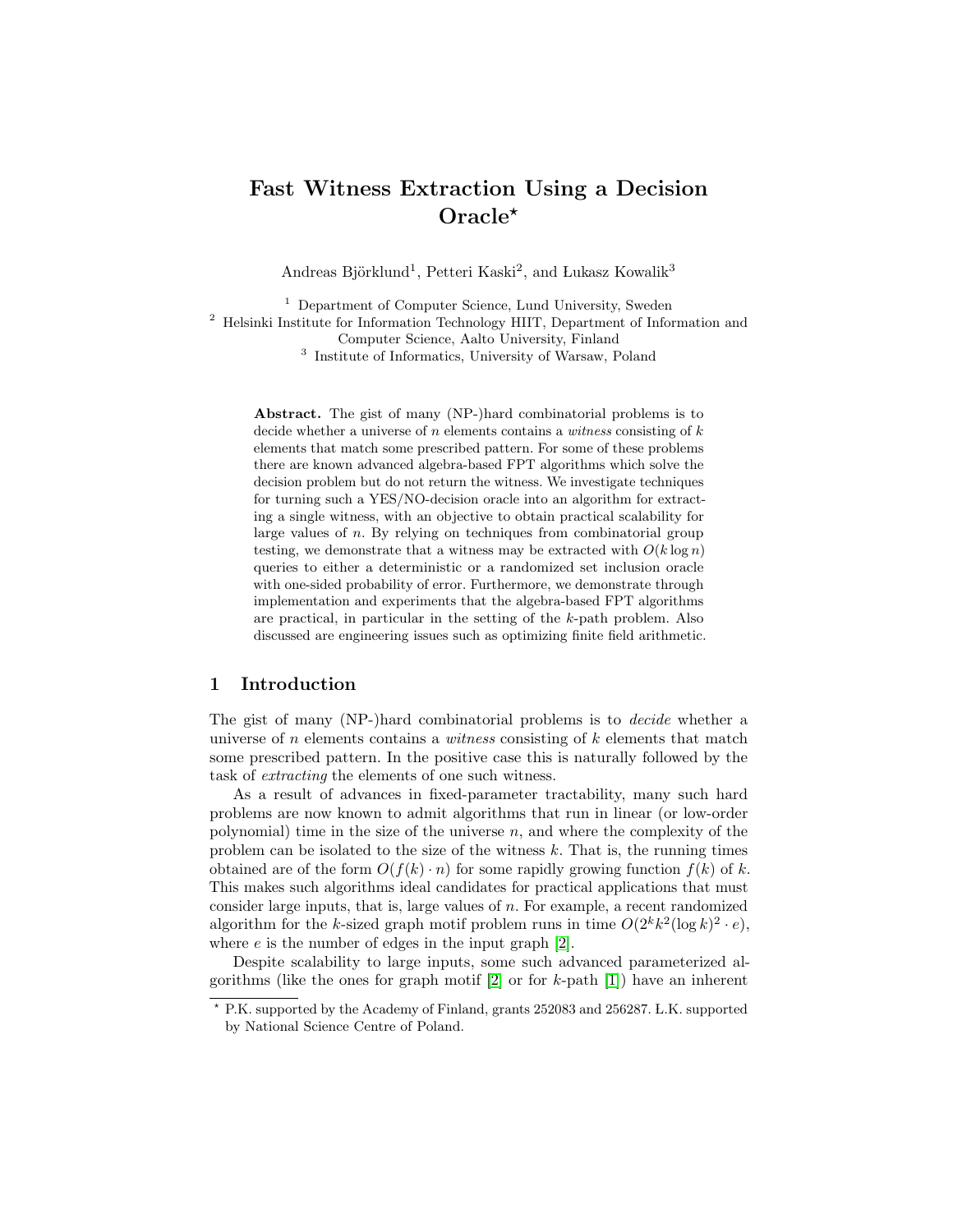handicap from a concrete algorithm engineering perspective. They only solve the decision problem. In applications, however, one needs access to the witnesses, which puts forth the question whether one can efficiently extract a witness or list all witnesses, using the algorithm for the decision problem as an oracle (black-box subroutine), and without losing the scalability to large inputs.

This paper studies the question of efficiently turning a decision oracle into an algorithm for witness extraction over the universe  $U = \{1, 2, ..., n\}$ . Let  $\mathcal{F} \subseteq 2^U$ be the (unknown) family of witnesses. We focus on the following oracle:

Inclusion oracle Given a query set  $Y \subseteq U$ , the oracle answers (either YES or NO) whether there exists at least one witness  $W \in \mathcal{F}$  such that  $W \subseteq Y$ . We can motivate this type of oracle by observing that most problems have natural self-reducibility that we can use to narrow down the universe from U to  $Y$  (e.g. take the subgraph induced by the set  $Y$  of vertices) and then run the decision algorithm.

In the oracle setting there are at least two natural ways to measure the efficiency of witness extraction.

- Number of oracle queries This measure has been extensively studied in the domain of combinatorial group testing [\[7\]](#page-11-2), where the canonical task is to identify  $k$  defective items from a population of  $n$  items, with the objective of minimizing the number of tests<sup>[4](#page-1-0)</sup> (oracle queries) required to identify all the defectives. While this measure does not reflect accurately the amount of computing resources invested in our context—indeed, different oracle queries in general do not use the same amount of resources—the group testing perspective enables information-theoretic lower bounds and supplies useful algorithmic techniques for extraction.
- Total running time Assuming we have bounds on the running time of the oracle as a function of  $n$  and  $k$ , we can bound the running time of extraction of witnesses by taking the sum of the running times of the oracle queries. It turns out that we get fair control over the total running time already if we know that the running time of the oracle scales at least linearly in n.

The objectives of this paper are threefold. (a) First, we draw from techniques in classical group testing to arrive at efficient witness extraction algorithms for inclusion oracles both in deterministic and in randomized settings with one-sided error. (b) Second, we show examples of parameterized problems which can be solved efficiently in practice by a combination of an FPT decision oracle and a group-testing algorithm; in particular, for the  $k$ -path problem our experimental results show that one can find a 14-vertex witness in a 2000-vertex graph within a minute on a typical laptop. (c) Third, we discuss some non-obvious choices we made during the implementation: namely the choice of the  $GF(2<sup>q</sup>)$  arithmetic implementation; we believe our findings might be useful for implementations of other algorithms applying  $GF(2<sup>q</sup>)$  arithmetic.

<span id="page-1-0"></span><sup>&</sup>lt;sup>4</sup> In the setting of classical group testing, a single test on a set of items determines whether the set contains at least one defective item.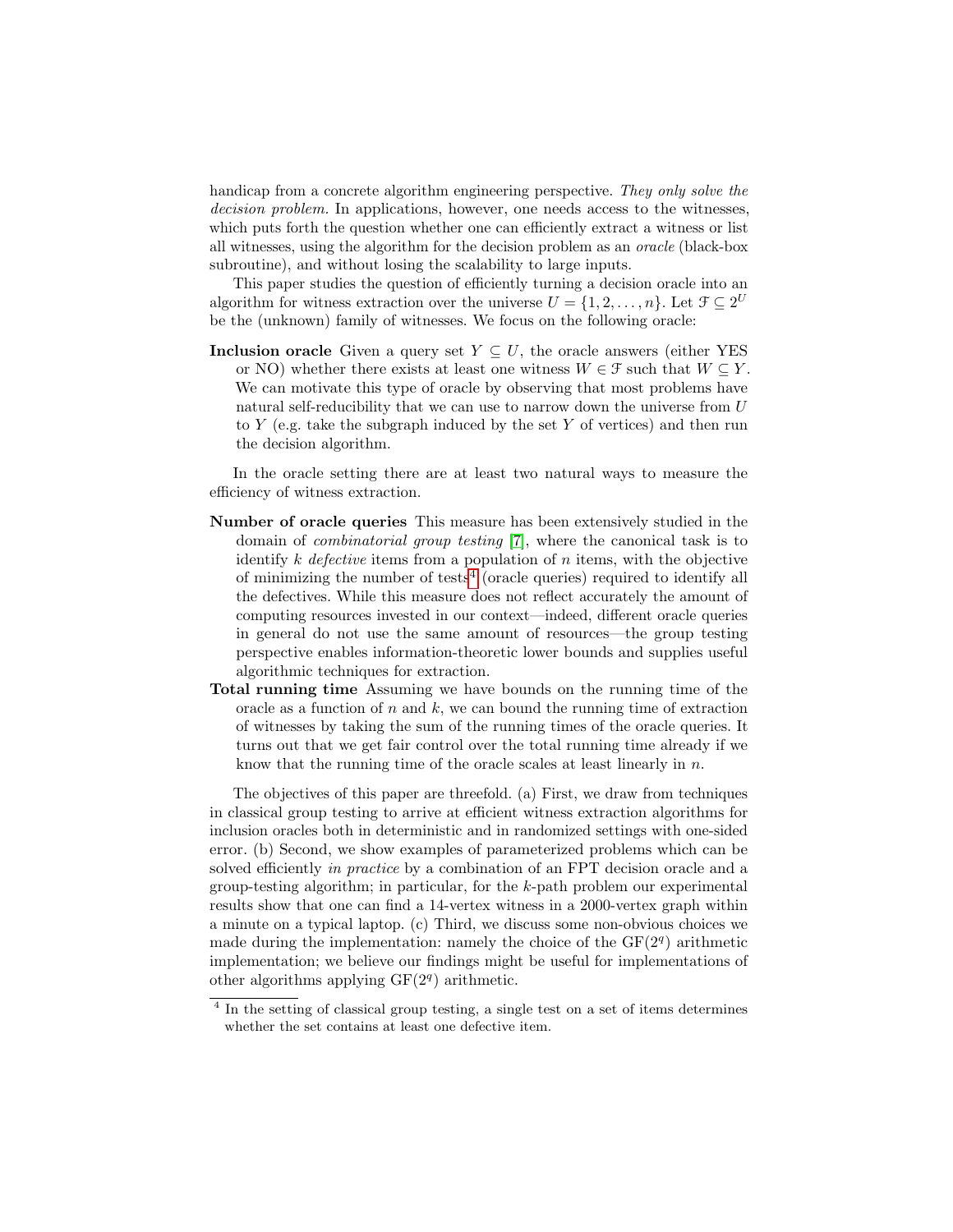To set up a trivial baseline for performance comparisons, it is not difficult to see that  $\Theta(n)$  queries to an inclusion oracle suffice to extract a witness—simply delete points from the universe one by one, with each deletion followed by an oracle query on the remaining points. If the oracle answers NO, we know the deleted point was essential and insert it back. When the process finishes the points that remain form a witness. This, however, is not particularly efficient since each oracle query costs at least  $O(f(k) \cdot n)$  time, raising the total running time to  $O(f(k) \cdot n^2)$  and making the approach impractical for large n.

Our Results on Extraction. We begin by transporting techniques from group testing [\[7\]](#page-11-2) to arrive at more efficient witness extraction. Our first contribution merely amounts to observing that the so-called *bisecting algorithm* [\[6\]](#page-11-3) can be translated to work with an inclusion oracle and in the presence of one or more witnesses. We also observe that taking into account the total running time of the algorithm, the baseline cost of a factor  $O(n)$  in running time can be lowered to  $O(k)$  if the running time of the oracle is at least linear in n, which is the case in most applications. These observations are summarized in Theorem [1.1.](#page-2-0)

Let  $\mathcal F$  be a nonempty family witnesses, each of size at most k, over an nelement universe,  $n, k \geq 1$ . We say that a function  $g : \mathbb{N} \to \mathbb{N}$  is at least linear if for all  $n_1, n_2 \in \mathbb{N}$  it holds that  $g(n_1) + g(n_2) \le g(n_1 + n_2)$ .

<span id="page-2-0"></span>Theorem 1.1 (Deterministic Extraction). There exists an algorithm that extracts a witness in F without knowledge of k using at most

$$
Q(n,k) = 2k \left( \log_2 \frac{n}{k} + 2 \right)
$$

queries to a deterministic inclusion oracle. Moreover, suppose the oracle runs in time  $T(n, k) = O(f(k)g(n))$  for a function g that is at least linear. Then, there exists an algorithm that extracts a witness in  $\mathcal F$  in time  $O(k \cdot T(2n, k)) =$  $O(f(k) \cdot k \cdot q(2n)).$ 

Currently the fastest known parameterized algorithms in many cases use randomization. Thus in practice one must be able to cope with decision oracles that may give erroneous answers, for example it is typically the case that the decision algorithm produces false negatives with at most some small probability, but false positives do not occur [\[1](#page-11-1)[,2,](#page-11-0)[13,](#page-11-4)[12\]](#page-11-5).

Let us assume that the probability of a false negative is  $p \leq \frac{1}{4}$ . Beyond the absence of false positives, a further observation to our advantage is that typically witnesses may be checked, deterministically, and essentially at no computational cost compared with the execution of even one oracle query. That is, we have available a subroutine that takes a candidate witness  $W \subseteq U$  as input and returns whether  $W \in \mathcal{F}$ . We make this assumption in what follows. Thus having access to a randomized inclusion oracle enables deterministic extraction, but with randomized running time. These observations are summarized in Theorem [1.2.](#page-2-1)

<span id="page-2-1"></span>Theorem 1.2 (Las Vegas Extraction). There exists an algorithm that extracts a witness in  $\mathcal F$  without knowledge of k using in expectation at most  $O(k \log n)$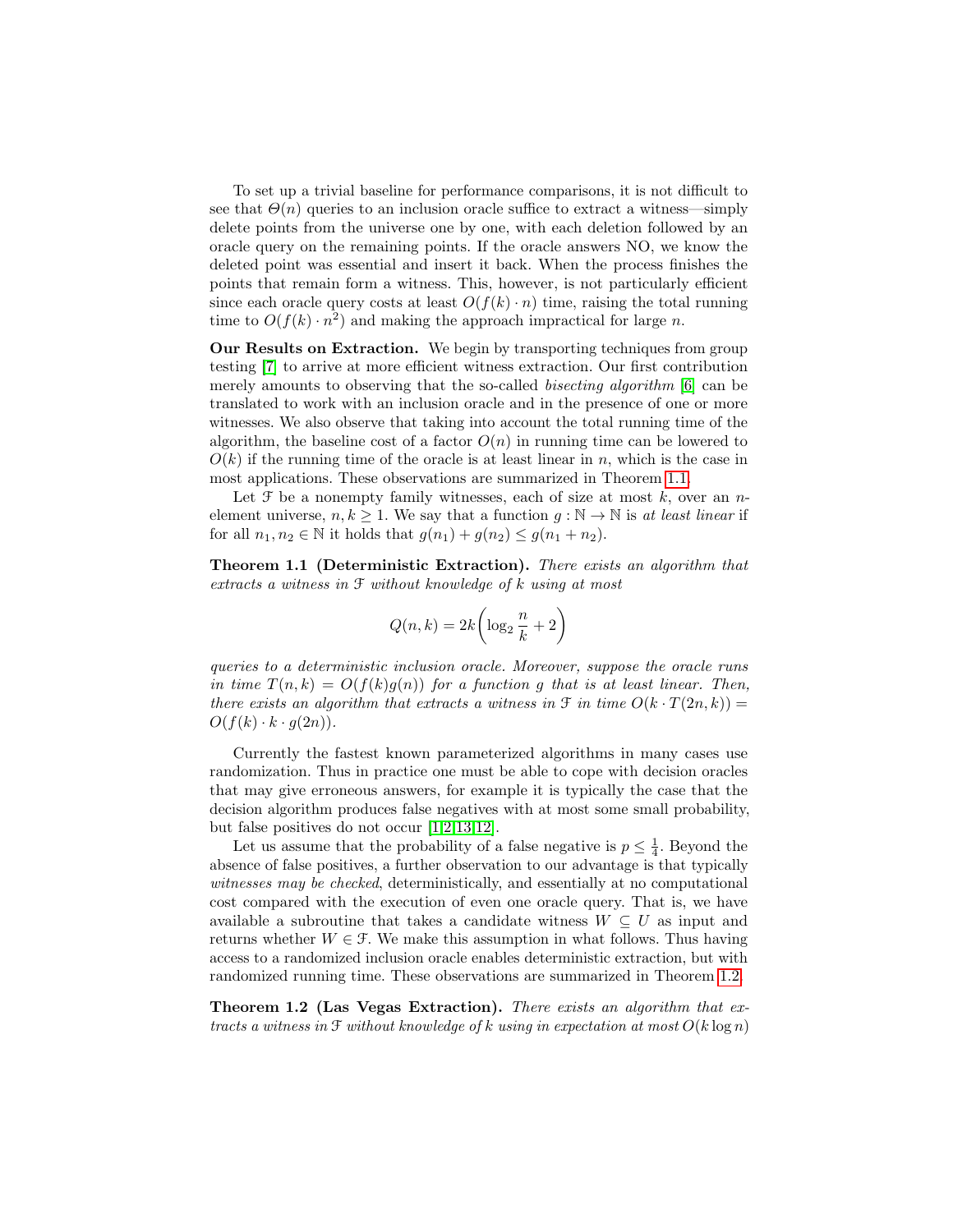queries to a randomized inclusion oracle that has no false positives but may output a false negative with probability at most  $p \leq \frac{1}{4}$ . Moreover, suppose the oracle runs in time  $T(n,k) = O(f(k)g(n))$  for a function g that is at least linear. Then, there exists an algorithm that extracts a witness in  $\mathfrak F$  in time  $O(k \cdot T(2n, k) + (k \log k) \cdot T(2k, k)).$ 

An Example Application:  $k$ -Path. The  $k$ -path problem is one of the basic NP-complete problems, a natural parameterized version of the Hamiltonian Path problem. In this problem we are given an undirected connected graph  $G = (V, E)$ , and a natural number  $k$ . The goal is to find a simple path on  $k$  vertices in  $G$ . Denote by  $n = |V|$  and  $m = |E|$ . In terms of dependence on k, the currently fastest algorithm is due to Björklund, Husfeldt, Kaski, and Koivisto [\[1\]](#page-11-1) and can be tuned to run in  $1.66 \kappa k^{O(1)} m$  time. It uses algebraic tools and only solves the corresponding decision problem. We applied a simplified version of this algorithm, slightly easier to implement, which runs in  $O(2^k k m)$  time, assuming that finite field arithmetic operations take constant time (cf. [\[4\]](#page-11-6)). The algorithm evaluates a certain polynomial of degree  $d = 2k - 1$  over the finite field  $GF(2<sup>q</sup>)$ , which turns out to be a generating function of all witnesses. The algorithm is randomized, and it may return a false negative. The failure probability is bounded by  $\frac{2k-1}{2^q}$ , hence by choosing q large enough we can assume it is at most  $\frac{1}{4}$ , as required by Theorem [1.2.](#page-2-1)

Our universe  $U$  is the set of edges of the input graph and we are extracting witnesses with exactly  $k - 1$  edges. By Theorem [1.2](#page-2-1) we obtain an algorithm with expected running time  $O(2^k k^2 \cdot m)$  for witness extraction.

However, when we consider actual implementation the above approach should be refined as follows. First set the universe  $U$  to be the set of vertices and find the set of k vertices  $S$  which contains a k-vertex path. Next, set the universe U to be the set of *edges* in the induced graph  $G[S]$ , and find the witness. By Theorem [1.2,](#page-2-1) for dense graphs this can give a factor two speed-up.

Further applications in FPT algorithms will be presented in a full version of this work.

Related and Previous Work. The relations between the time complexity of decision problems and their search versions were studied by Fellows and Langston [\[9\]](#page-11-7).

Independently of our work, Hassidim, Keller, Lewenstein, and Roditty [\[11\]](#page-11-8) presented a randomized algorithm that extracts a witness for the (weighted) k-path problem using  $O(k \log n)$  calls to a decision oracle, in expectation. Their approach is to discard random subsets (of size  $n/k$ ) of the vertex set as long as the resulting instance still contains the solution. The bisecting algorithm [\[6\]](#page-11-3) that we extend in this paper can be seen as a cleaner version of this idea. First, in the bisecting algorithm larger sets get discarded. Second, the bisecting algorithm is deterministic. Hassidim et al. do not analyze how the time of their algorithm is influenced by the fact that the oracle is randomized. From an asymptotic perspective this is not needed because one can repeat each oracle call multiple times to reduce the error probability below an arbitrary threshold. However, in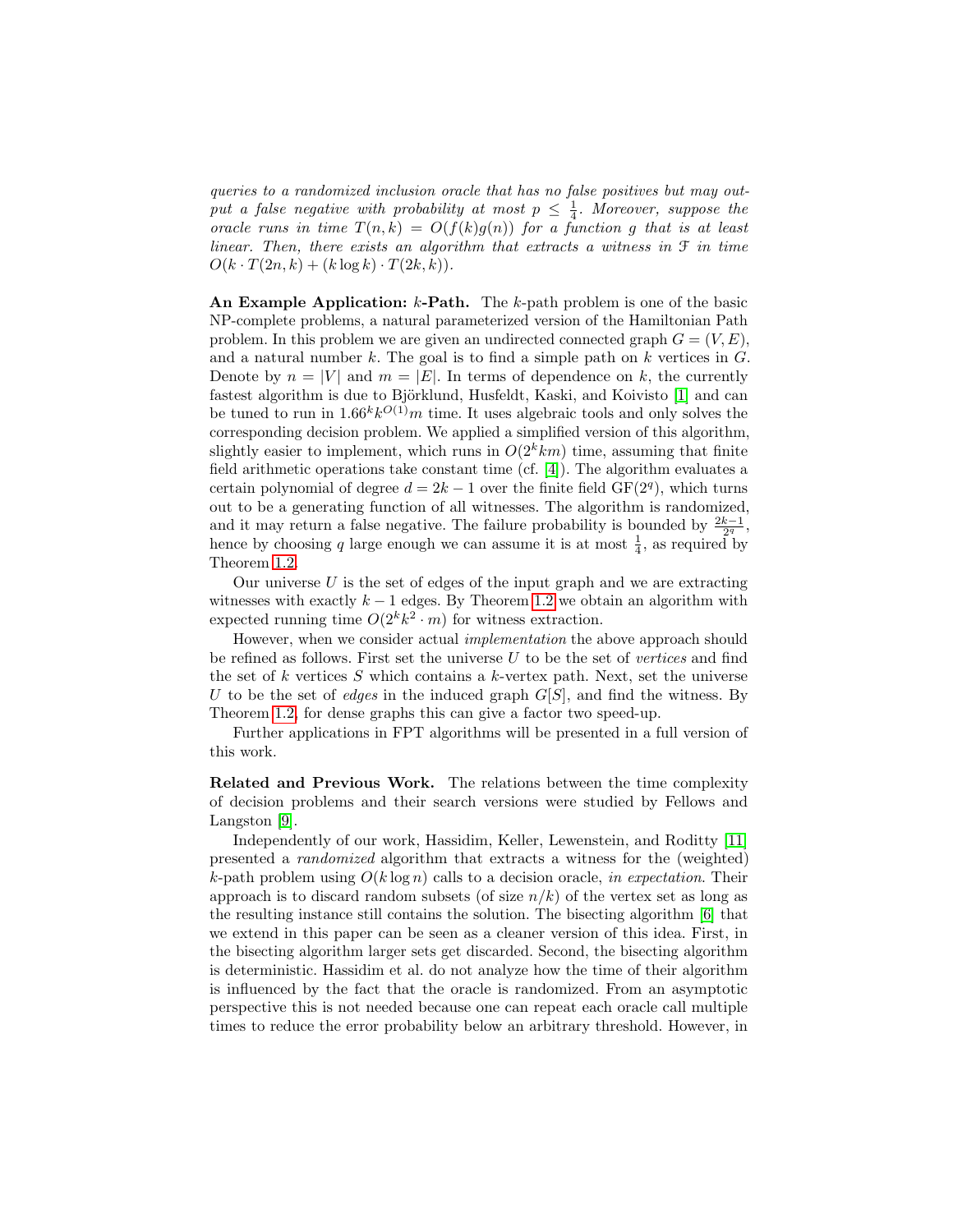

<span id="page-4-0"></span>Fig. 1. Running times of various algorithms for a graph with exactly one witness (upper charts) and  $\Omega(n^2)$  witnesses (lower charts). Each running time on the graph is the median of 5 runs for the same input instance. The left charts: a 1000-vertex graph and  $k \in \{6, 7, \ldots, 18\}$ . The right charts:  $k = 14$  (upper) or  $k = 15$  (lower) and the number of vertices varies. Running times on a 2.53-GHz Intel Xeon CPU.

practice this is an unnecessary (though only constant-factor) slow-down, which we seek to avoid in what follows.

**Implementation and Experiments.** We implemented in C the  $O(2^k k m)$ -time decision algorithm for the k-path problem and the algorithm from Theorem [1.2,](#page-2-1) which we call 'fifo' on the charts. The crucial part of implementation of the decision oracle is the finite field arithmetic. Somewhat unexpectedly, we found that to optimize the running time, a different method should be chosen depending on whether we use the oracle just once (e.g. check whether there is a witness) or whether it is used in combination with the algorithm from Theorem [1.2](#page-2-1) to find a witness. Details can be found in Section [4.](#page-9-0)

We run a series of experiments on a single 2.53-GHz Intel Xeon CPU. We compare the fifo algorithm with two other natural candidates. The first is the witness extraction algorithm of Hassidim et al. [\[11\]](#page-11-8) combined with the  $O(2^k k m)$ time inclusion oracle, called 'HKLR' on the charts. The second is the  $O(4^k k^{2.7}m)$ time algorithm of Chen et al. [\[3\]](#page-11-9) called 'Divide-and-Color'. It is not based on algebraic tools and finds the witness while solving the decision problem. Note that there are many more algorithms/heuristics for k-path problem which would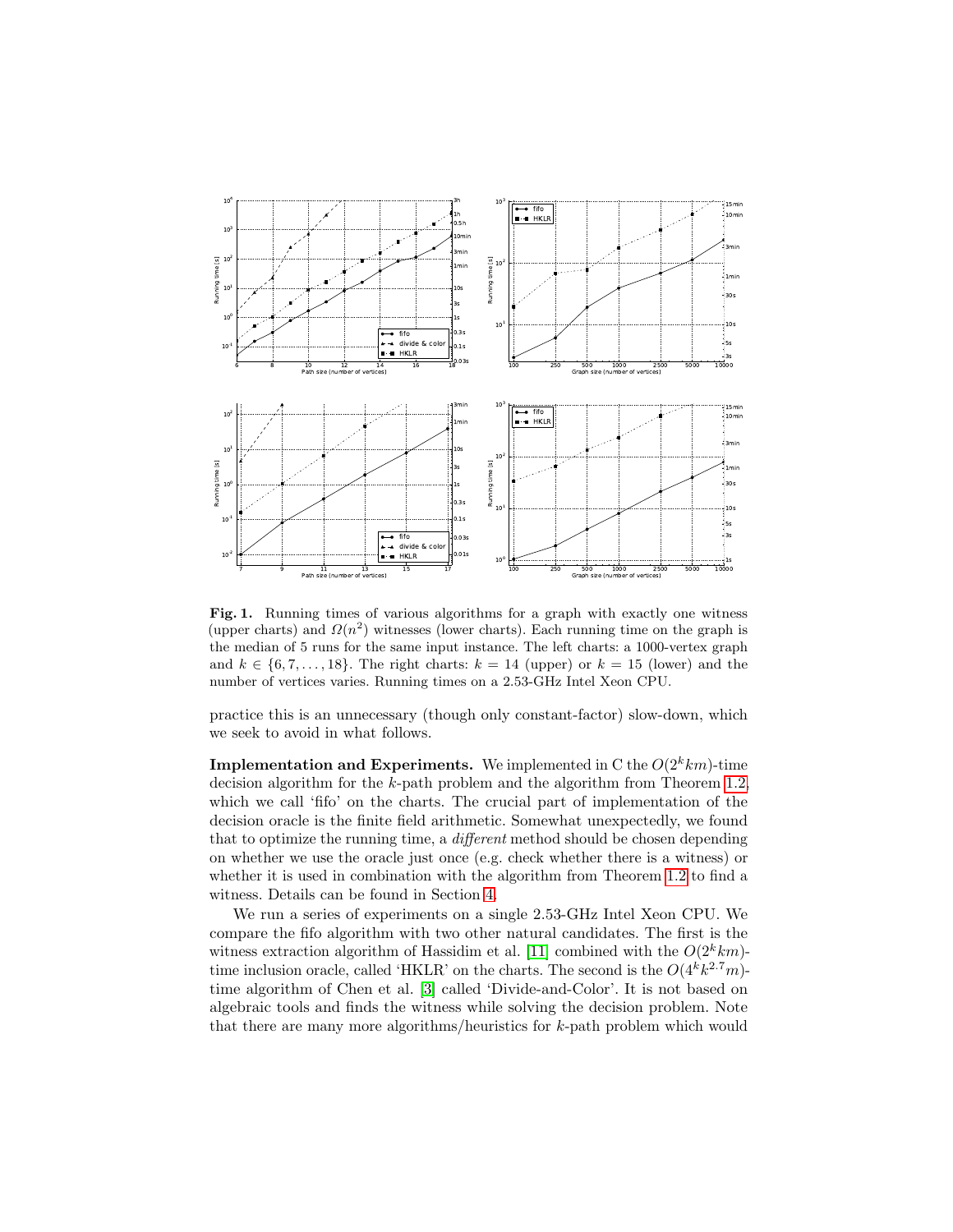be much faster on particular instances. A natural heuristic is computing the DFS tree. If the tree has depth at least  $k$  the witness is found and otherwise the graph has pathwidth at most  $k$ . On the other hand, when the pathwidth  $p$  is very small has pathwidth at most k. On the other hand, when the pathwidth p is very small (say,  $p \leq \frac{k}{2}$ ), the  $(2 + \sqrt{2})^p n^{O(1)}$  algorithm of Cygan et al. [\[5\]](#page-11-10) should be fast. However, in this work we want to focus on algorithms with best guarantees in the worst case. Disregarding the detailed memory layout of the input graph, all the three algorithms we compare are oblivious to the topology of the graph apart from the parameters  $m$  and  $k$ . In our experiments we use two types of trees with  $m = n - 1$  as the input graphs. The first type (with a unique witness) consists of  $|(k-1)/2|$ -vertex paths joined at a common endvertex; when k is odd two of the paths are extended by an edge, when  $k$  is even one path is extended by two edges and one path by one edge. The second type (with  $\Omega(n^2)$  witnesses) has k odd and all paths are extended by an edge.

The results can be seen on Fig. [1.](#page-4-0) We see that both fifo and HKLR are much faster than Divide-and-Color even for very small values of  $k$ . For 1000-vertex graphs our algorithm fifo finds ( $\leq 10$ )-vertex patterns below 1 second and ( $\leq 20$ )vertex patterns below 1 hour. HKLR is considerably slower and the difference is more visible when there are many witnesses.

#### 2 Extracting a Witness Using a Deterministic Oracle

The objective of this section is to prove Theorem [1.1.](#page-2-0) Accordingly, we assume we have available a deterministic inclusion oracle. Our strategy is to translate an existing algorithm developed for group testing into the setting of witness extraction (Algorithm [1](#page-6-0) and Lemma [2.1\)](#page-6-1), and then analyze its performance with respect to the total running time, including the oracle queries (Lemma [2.2\)](#page-7-0).

Let us first review the setting of classical group testing, and then indicate how to translate classical algorithms to the setting of witness extraction. In group testing, we do not have a family of witnesses, but rather a single unknown set  $D \subseteq U$  consisting of *defective* items. Furthermore, instead of an inclusion oracle (that would test whether  $D \subseteq Y$  for a query Y) we have an *intersection oracle* that answers whether  $D \cap Y \neq \emptyset$  for a query Y. That is, a query tells us whether the query set  $Y$  has at least one defective item.

Characteristic to classical group testing algorithms is that they proceed to shrink down the size of the universe U while maintaining the invariant  $D \subseteq U$ until D has been identified (that is,  $D = U$ ). Indeed, whenever the (intersection) oracle answers NO, we know that the query  $Y$  is disjoint from  $D$ , and thus can safely delete all points in  $Y$  from  $U$  without violating the invariant.

In our setting we have to work with an inclusion oracle and cope with the possibility of the family F containing more than one witness. Fortunately, it turns out that the setting is not substantially different from group testing. Indeed, in analogy with group testing, we will also proceed to narrow down the universe U but seek to maintain a slightly different invariant, namely "there exists a  $W \in \mathcal{F}$ such that  $W \subseteq U$ ". In this setting we can narrow down the universe by the following basic procedure: for a subset  $A \subseteq U$  we query the inclusion oracle with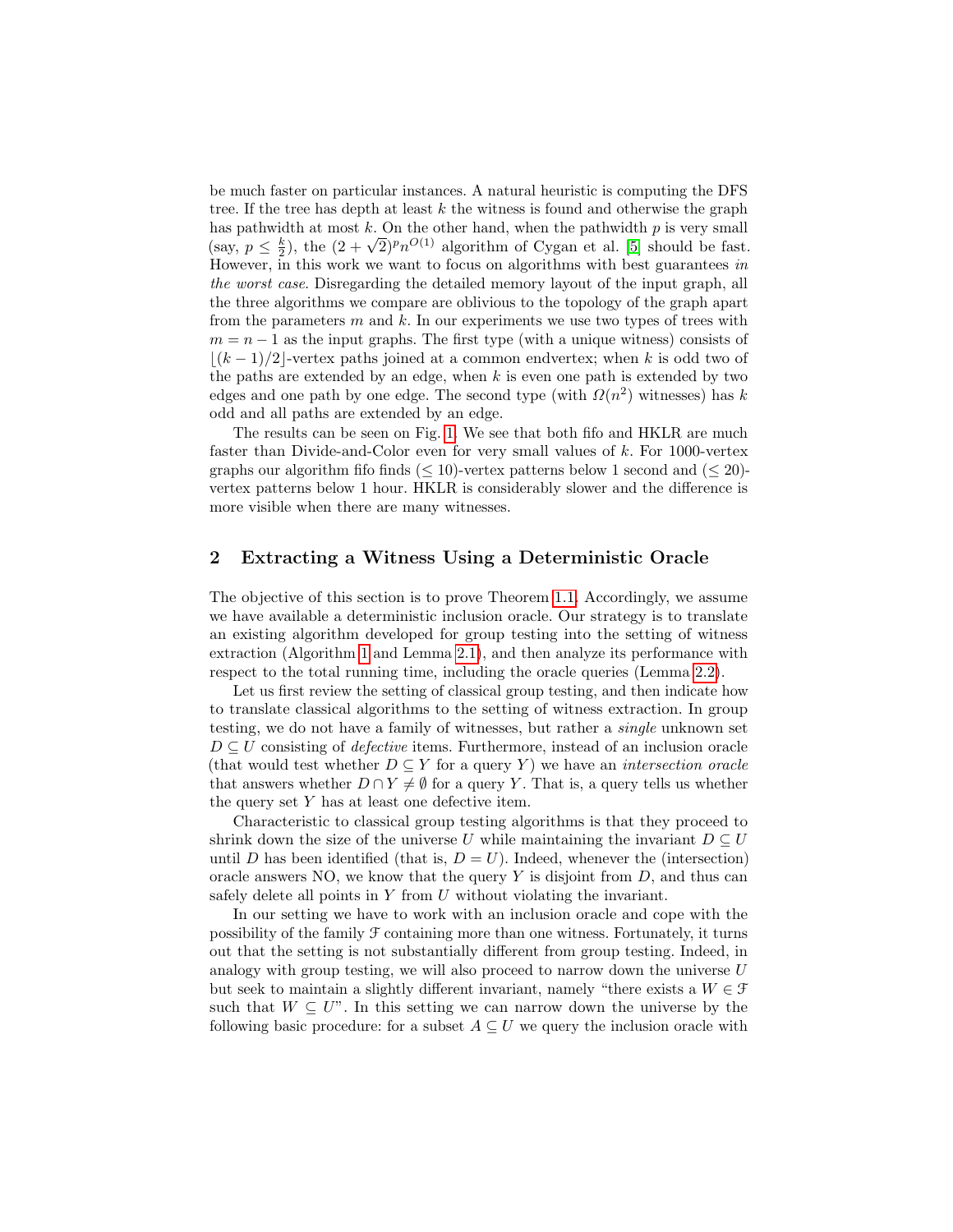<span id="page-6-2"></span><span id="page-6-0"></span>Algorithm 1:  $\text{EXT}$ RACTINCLUSION $(U)$ 1 Initialize an empty FIFO queue Q; 2 Let  $W \leftarrow \emptyset$ ; 3 Insert  $U$  into  $Q$ ; 4 while  $Q$  is not empty do  $\mathbf{5}$  Remove the first set A from Q; 6 if  $|A| = 1$  then 7 | Let  $W \leftarrow W \cup A$ ; 8 else 9 | Partition A into  $A_1$  and  $A_2$  arbitrarily so that  $||A_1| - |A_2|| \leq 1$ ; |10 | if Includes( $U \setminus A_1$ ) then  $\vert 11 \vert \vert \vert$  Let  $U \leftarrow U \setminus A_1$ ; |**12** | | Insert  $A_2$  into  $\Omega$ ; 13 | else 14 | | if  $INCLUDES(U \setminus A_2)$  then 15  $\vert \vert \vert$   $\vert$  Let  $U \leftarrow U \setminus A_2$ ; 16 | | | Insert  $A_1$  into  $\Omega$ ;  $\vert 17 \vert$   $\vert$   $\vert$  else  $\begin{array}{|c|c|c|c|c|c|c|c|c|} \hline \end{array}$  Insert both  $A_1$  and  $A_2$  into 2;  $|19 \>$  return  $W$ 

<span id="page-6-3"></span> $Y = U \setminus A$ . If the answer is YES, we know that we can safely remove A from U while maintaining the invariant. This basic analogy enables one to transport group testing algorithms into the setting of witness extraction.

In what follows we focus on a translation of one such algorithm, the bisecting algorithm  $[6]$ . One of its advantages is that it does not need to know the number of defective items in advance, and hence in particular it is suitable for our applications where we want to allow the witnesses to potentially differ in size. Moreover, this particular algorithm is convenient in our further modifications for the randomized oracle model (Sect. [3\)](#page-7-1). We give the pseudocode of a "witness extraction" version of the bisecting algorithm in pseudocode as Algorithm [1.](#page-6-0)

The correctness of Algorithm [1](#page-6-0) follows from the fact that our invariant "there exists a  $W \in \mathcal{F}$  such that  $W \subseteq U$ " is always satisfied. We remark that Algorithm [1](#page-6-0) has a further minor difference with the original bisection algorithm in that whenever it partitions a set A into  $A_1$  and  $A_2$  then  $A_1$  and  $A_2$  are almost of the same size ( $||A_1|-|A_2|| \leq 1$ ), whereas the original algorithm  $|A_1| = 2^{\lceil \log |A| \rceil - 1}$ and  $|A_2| = |A| - |A_1|$ . Du and Hwang [\[6\]](#page-11-3) showed that the bisection algorithm performs  $O(k \log \frac{n}{k})$  queries. Below we present a self-contained analysis.

## <span id="page-6-1"></span>**Lemma 2.1.** Algorithm [1](#page-6-0) makes at most  $2k(\log_2 \frac{n}{k} + 2)$  oracle queries.

*Proof.* We can model the execution of Algorithm [1](#page-6-0) with a tree  $\mathcal T$  whose nodes are the subsets  $A$  that have appeared in the queue  $\Omega$  during execution. A node  $A$ is a child of node  $B$  if and only if  $A$  was obtained by bisecting  $B$ . In particular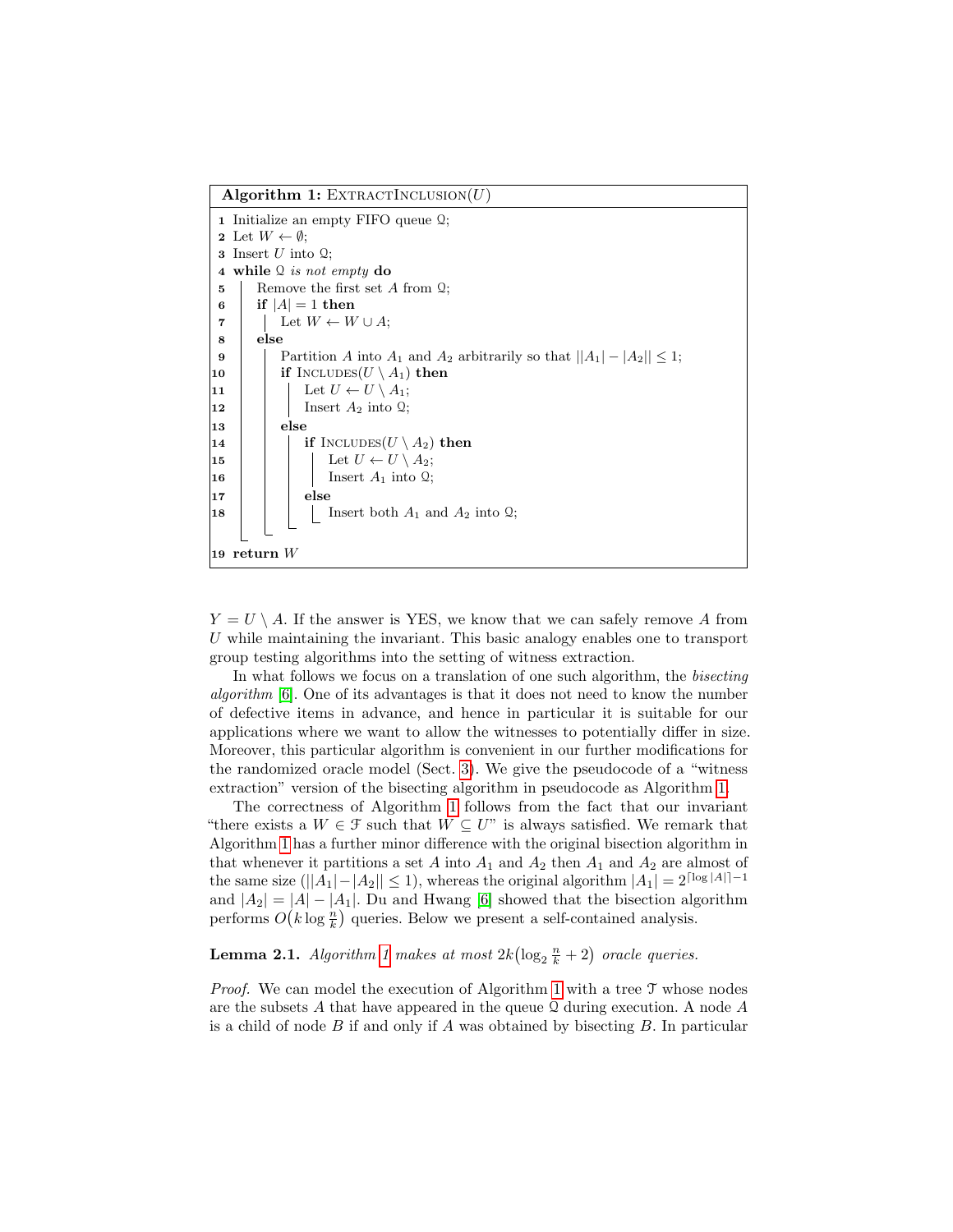$\mathcal T$  is a binary tree with at most k leaves and two types of internal nodes: the partition nodes with two children correspond to splitting a set into two halves, and the cut nodes with one child correspond to cutting-off a half of a set. Each internal node in T is associated with 1 or 2 queries.

Let us order T arbitrarily so that every partition node has a left child and a right child; let us furthermore call the only child of a cut node the left child. For every leaf v form a path  $P_v$  up in the tree by first including v into the path and including each subsequent node into  $P_v$  as long as we arrived into the node from the left child of the node. Such paths  $P_v$  clearly form a partition of nodes in T.

For every cut node  $x$ , let  $D_x$  denote the subset of vertices that was discarded. For a leaf v let  $S_v$  denote the union of all the sets  $D_x$  on path  $P_v$ . For any cut nodes x and y on  $P_v$ , if x is an ancestor of y then  $|D_x| \geq 2|D_y| - 1$ . It follows that there are at most  $\lceil \log_2 |S_v| \rceil$  cut nodes on  $P_v$ . Hence the total number of cut nodes is at most  $\sum_{v} \lceil \log_2 |S_v| \rceil \leq k (\log_2 \frac{n}{k} + 1)$  where the sum is over the at most  $k$  leaves  $v$  in  $\mathcal T$  and the inequality follows from Jensen's inequality (and the fact that the sets  $S_v$  form a partition of  $U \setminus W$ , where W is the returned witness). Since T is a binary tree, the number of partition nodes is at most  $k - 1$ . Thus there are at most  $k(\log_2 \frac{n}{k} + 2)$  nodes and at most  $2k(\log_2 \frac{n}{k} + 2)$  queries.  $\Box$ 

A routine information-theoretic argument shows that Lemma [2.1](#page-6-1) is optimal up to constants, that is, at least  $\log_2\binom{n}{k} \ge k \log_2\frac{n}{k}$  queries (bits of information) are needed to identify a unique witness of size  $k$  in a universe of size  $n$ . This observation can be strengthened to the randomized setting via the Yao principle in expectation at least  $\frac{k}{2} \log_2 \frac{n}{k}$  queries are required.

We now proceed to analyze Algorithm [1](#page-6-0) with a more natural complexity measure, namely the total time of the extraction procedure, taking into account the time used by the oracle queries. Recall that a function  $g : \mathbb{N} \to \mathbb{N}$  is at least linear if for all  $n_1, n_2 \in \mathbb{N}$  we have  $g(n_1) + g(n_2) \leq g(n_1 + n_2)$ .

<span id="page-7-0"></span>Lemma 2.2. Suppose the time complexity of the inclusion oracle on a query set of size n is  $T(n, k) = O(f(k)g(n))$ , where g is at most linear. Then, the running time of Algorithm [1](#page-6-0) is  $O(k \cdot T(2n, k))$ .

Proof. We follow the notation introduced in the proof of Lemma [2.1.](#page-6-1) Because there are at most  $k-1$  partition nodes, the total time spent at these nodes is  $O(k \cdot T(n,k))$ . Hence it remains to analyze the time spent at the cut nodes. It suffices to show that for every leaf  $v$  of the tree  $\mathcal T$  the total time spent at the cut nodes in path  $P_v$  is  $O(T(n,k))$ . Observe that at every cut node the size of the universe decreases by a factor of 2. Hence this time is at most  $T(n, k)+T(n/2, k)+T(n/4, k)+\ldots+T(1, k) \leq T(2n, k)$  where the last inequality uses the assumption that  $g$  is at most linear.

Lemma [2.1](#page-6-1) and Lemma [2.2](#page-7-0) now establish Theorem [1.1.](#page-2-0)

## <span id="page-7-1"></span>3 Extracting a Witness Using a Randomized Oracle

The objective of this section is to prove Theorem [1.2.](#page-2-1) Accordingly, we assume we have available a randomized inclusion oracle that has no false positives but may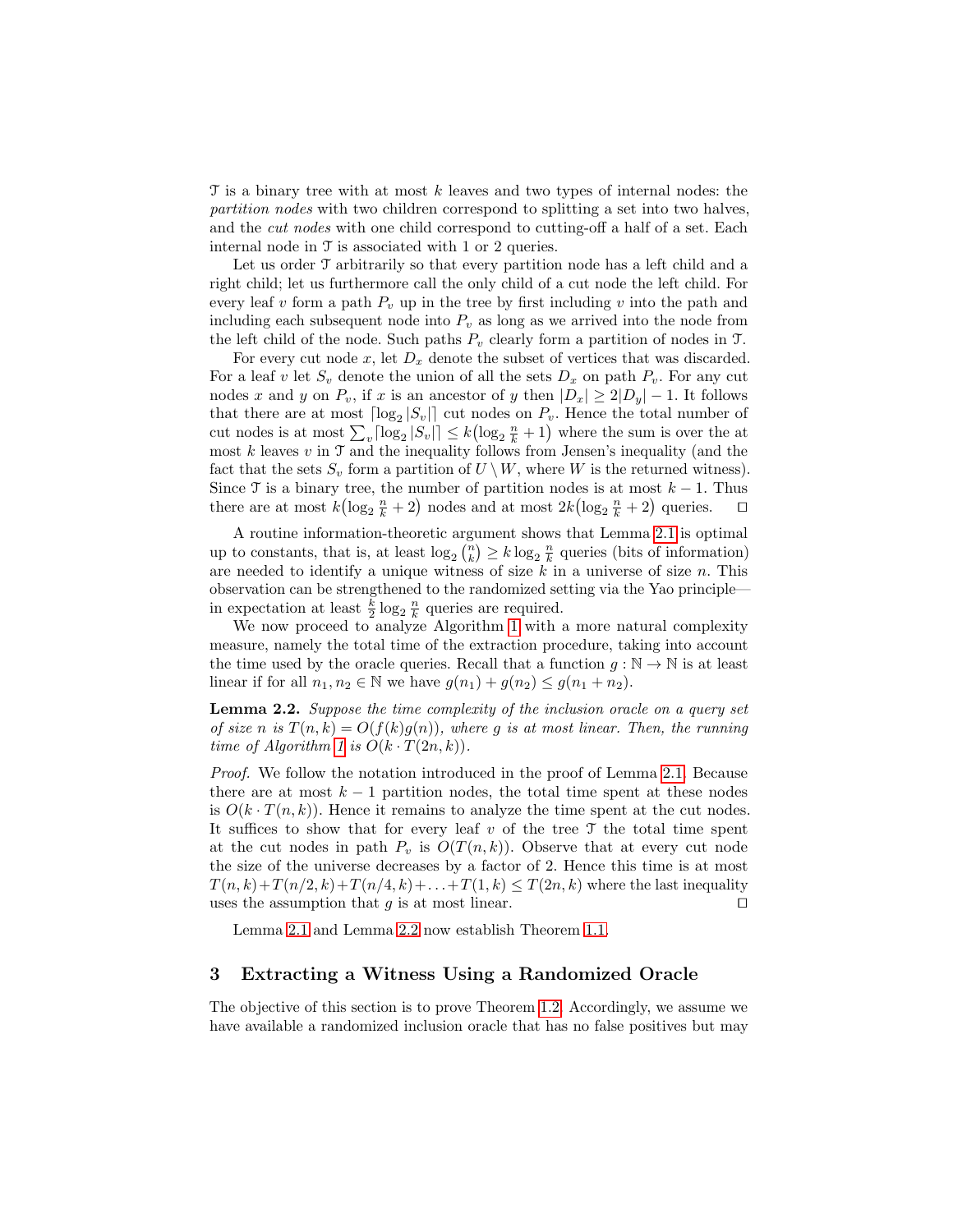output a false negative with probability at most  $p \leq \frac{1}{4}$ . The outcomes of queries are assumed to be mutually independent as random events.

We start with two simple observations regarding Algorithm [1](#page-6-0) in the context of a randomized oracle. First, since the oracle does not have false positives, the set  $W$  output by Algorithm [1](#page-6-0) is always a superset of a witness. Second, by Theorem [1.1](#page-2-0) we know that the algorithm makes at most  $Q(n, k)$  queries to extract a witness in the event no false negatives occur in the first  $Q(n, k)$  queries. By the union bound, the probability of this event is at least  $1 - pQ(n, k)$ . This gives us a Monte Carlo algorithm that fails with probability at most  $pQ(n, k)$ .

Recalling that we assume we have access to a subroutine that checks whether a given set  $W \subseteq U$  satisfies  $W \in \mathcal{F}$ , we would clearly like to transform the Monte Carlo algorithm into a Las Vegas algorithm that always extracts a witness, and the cost of randomization is only paid in terms of the running time.

<span id="page-8-0"></span>The Las Vegas algorithm now operates in two stages. Let us call this algorithm Algorithm 2. In the first stage, we simply run Algorithm [1](#page-6-0) and obtain a set  $W$  as output. In the second stage, we insert each element of  $W$  into an empty queue  $Q$ . Next, as long as  $W$  is not a witness, we (1) remove an element  $e$  from the head of Q, (2) if INCLUDES( $W \setminus \{e\}$ ) returns NO then we insert e at the tail of Q and otherwise we remove  $e$  from  $W$ . Finally, we return  $W$ .

Given that only false negatives may occur, Algorithm [2](#page-8-0) is obviously correct and always returns a witness. It remains to analyze the expected number of queries and the expected running time of Algorithm [2.](#page-8-0)

#### **Lemma 3.1.** Algorithm [2](#page-8-0) makes in expectation  $O(k \log n)$  queries to the randomized inclusion oracle.

Proof. First we bound the expected number of queries in the first stage. Recall the tree model of the execution of Algorithm [1](#page-6-0) in the proof of Lemma [2.1.](#page-6-1) Let us study the model in the presence of false negatives. A false negative at line [10](#page-6-2) of Algorithm [1](#page-6-0) causes the algorithm to view the set  $A_1$  as necessary and continue processing it even if it could in be dropped in reality. Similarly, a false negative at line [14](#page-6-3) causes the algorithm to view  $A_2$  as necessary. In particular, each false negative gets inserted into the queue Q and hence into the tree T.

Now let us study an arbitrary subtree of T rooted at a false negative node. We observe that all such nodes either remain false negative nodes, or become exhausted as YES nodes or singleton nodes. (That is, no node in the subtree is a true negative.) Let us study the process that creates such a subtree and for convenience ignore the possibility of singleton nodes exhausting the process. Let X be the random variable that tracks the size of the subtree. Because the left and right child nodes of each node are independently false negatives with probability p, we observe that the expectation of X satisfies  $E[X] = 1 + 2pE[X]$ . That is,  $E[X] = 1/(1-2p)$ . Because  $p \leq \frac{1}{4}$ , we have  $E[X] \leq 2$ . Since each false negative has to interact with true negative and positive nodes, the expected number of queries in the first stage is, by linearity of expectation, at most  $3Q(n, k)$  by Lemma [2.1.](#page-6-1)

Let  $W_0$  denote W at the beginning of the second stage. For purposes of analysis we divide the second stage into two sub-stages. The first sub-stage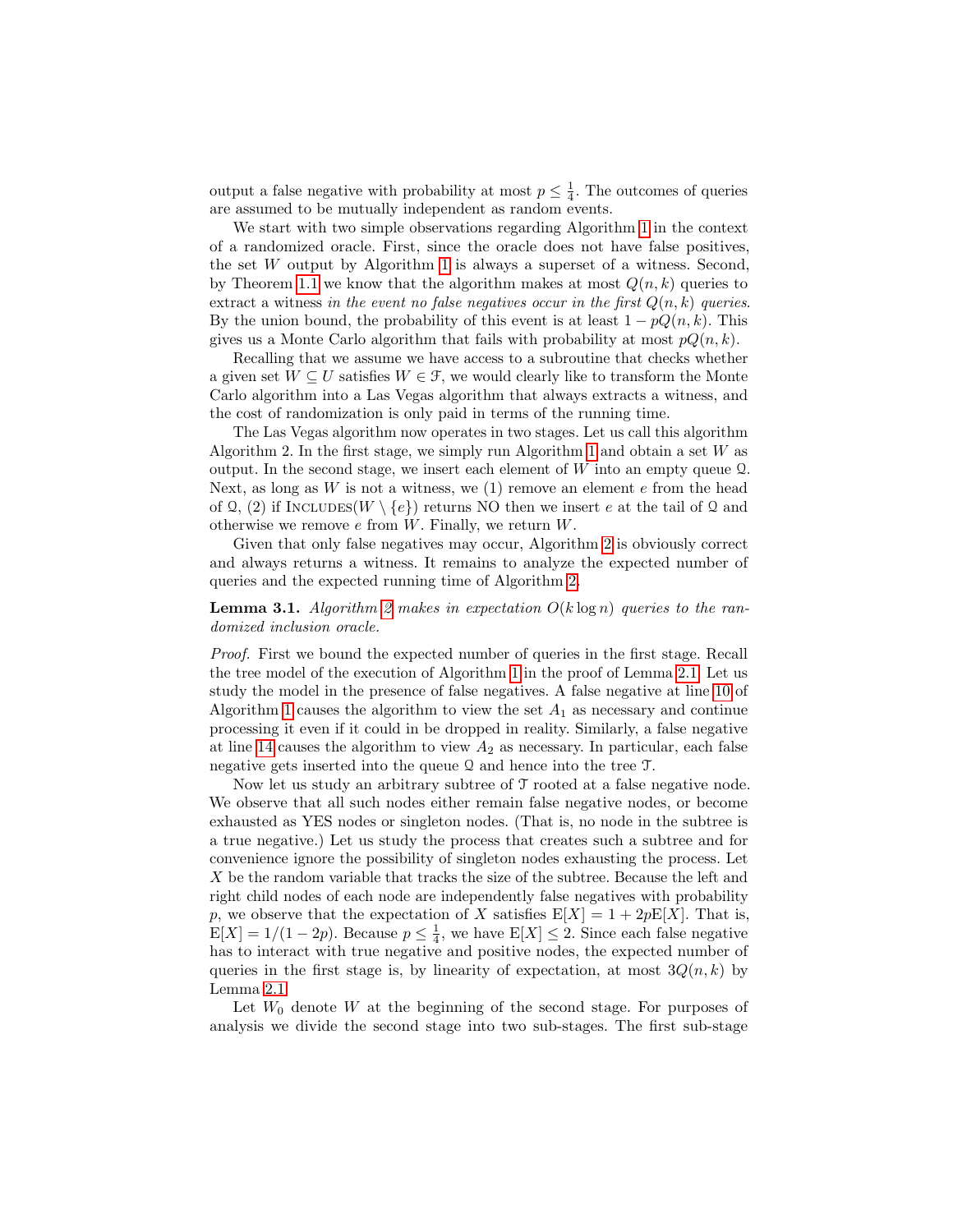finishes when  $|W| \leq 2k$ . Assume that there was at least one query in the first sub-stage, that is,  $|W_0| > 2k$ . Let Z be the total number of queries in the first sub-stage. Then  $Z = Z_1 + Z_2 + Z_3$  where  $Z_1$  is the number of false negative queries,  $Z_2$  is the number of positive queries and  $Z_3$  is the number of true negative queries. First observe that  $Z_1$  has the negative binomial distribution, that is,  $Z_1 \sim \text{NB}(|W_0| - 2k, p)$ , and hence  $\mathbb{E}[Z_1 | |W_0|] = (|W_0| - 2k) \frac{p}{1-p} \leq |W_0| - 2k$ . It follows that  $E[Z_1] \leq E[|W_0|] - 2k \leq 3Q(n,k)$ . Now note that that  $Z_2$  is bounded by  $|W_0|$ , which is bounded by the number of queries in the first stage, so  $E[Z_2] \leq 3Q(n,k)$ . Call an element e of W false if  $W \setminus \{e\}$  contains a witness and true otherwise. Since there are at most k true elements, as long as  $|W| > 2k$ the number of true elements is bounded by the number of false elements (if  $W$ contains more than one witness then all elements of W may be false). If  $e \in W$ is a true element then the query  $W \setminus \{e\}$  always returns NO (a true negative); if e is false then the query  $W \setminus \{e\}$  may return either YES (a true positive) or NO (a false negative). Since elements of W are tested in queue order,  $Z_3 \leq Z_1 + Z_2$ and hence  $E[Z_3] \leq 6Q(n,k)$ .

Finally consider the second sub-stage, when  $|W| \leq 2k$ . Let t be the number of false elements in W,  $t \leq 2k$ . The algorithm iterates through the queue until there is no false element in  $W$ . The number of times we iterate over the whole queue is the maximum of  $t$  independent random variables, each of geometric distribution with success probability  $1 - p$ , which by  $p \leq \frac{1}{4}$  is in expectation at most  $1 + H_t/\ln(1/p) \leq 2H_{2k} \leq 3\ln 2k$  (cf. [\[8\]](#page-11-11)). Since in each iteration the algorithm performs at most  $2k$  queries, the expected number of queries in the second sub-stage is then at most  $6k \ln 2k$ .

The expected number of queries is thus at most  $15Q(n, k) + 6k \ln 2k$ .  $\Box$ 

Theorem [1.2](#page-2-1) is now established by Lemma [3.1](#page-6-1) and the following lemma, whose proof is relegated to a full version of this work.

Lemma 3.2. Suppose the time complexity of the randomized inclusion oracle on a query set of size n is  $T(n,k) = O(f(k)g(n))$ , where g is at most linear. Then, the running time of Algorithm [2](#page-8-0) is  $O(kT(2n, k) + k \log kT(2k, k)).$ 

## <span id="page-9-0"></span>4 Implementation of Finite Field Arithmetic

The most critical subroutines of the k-path inclusion oracle we implemented are operations of addition and multiplication in a finite field  $GF(2<sup>q</sup>)$ . The choice of q is important: the oracle returns a false negative with probability at most  $\frac{2k-1}{2^q}$ . We can assume that  $k \leq 30$ , for otherwise the oracle runs too long. It follows that to guarantee low error probability, say, at most  $2^{-20}$ , it suffices to pick  $q = 26$ .

Let us recall that elements of  $GF(2<sup>q</sup>)$  correspond to polynomials of degree at most  $q-1$  with coefficients from GF(2). Such a polynomial is conveniently represented as a  $q$ -bit binary number. The addition in  $GF(2<sup>q</sup>)$  corresponds to addition of two polynomials, that is, the symmetric difference (xor) of the binary representations. Multiplication is performed by (a) multiplying the polynomials and (b) returning the remainder of the division of the result by a primitive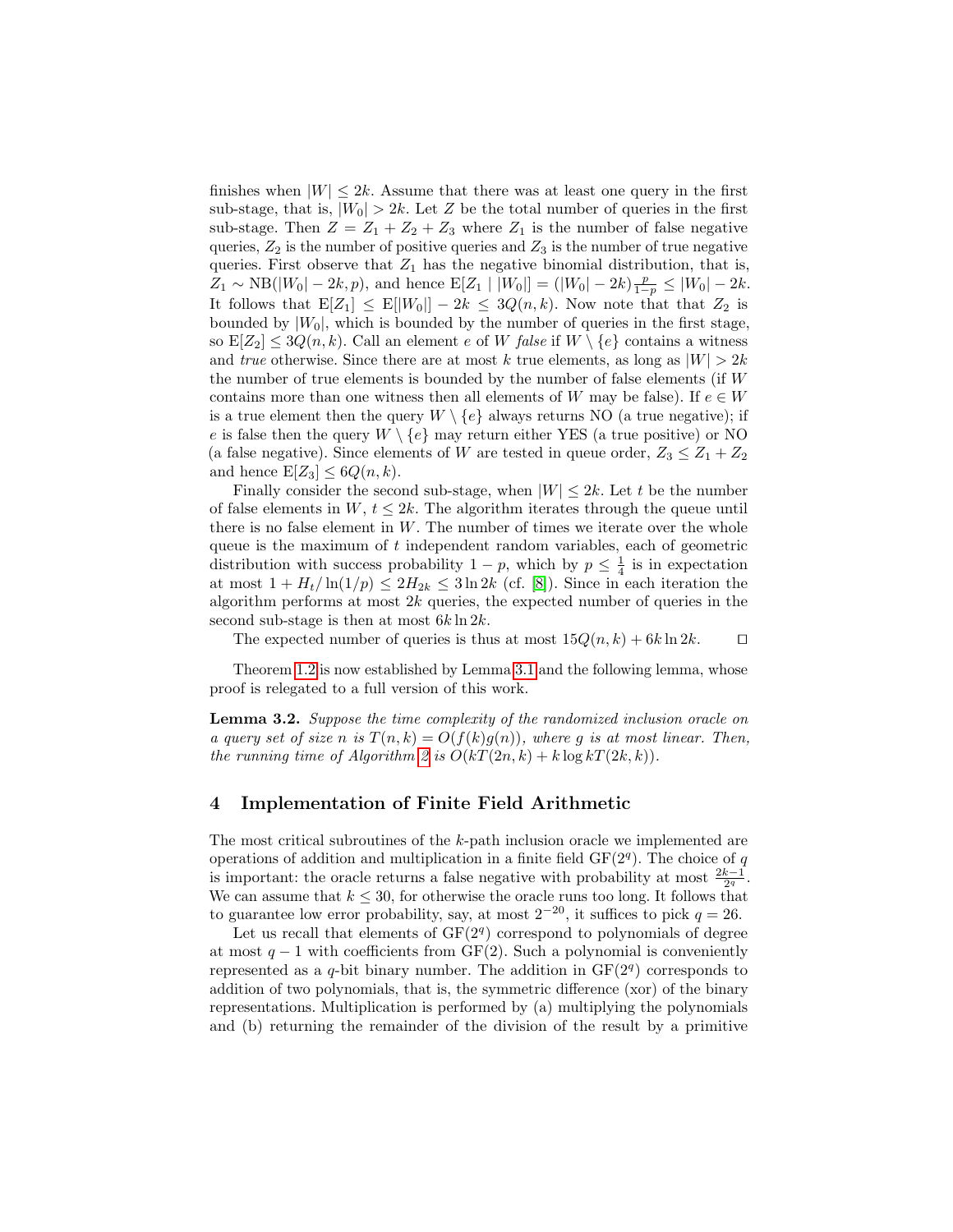

<span id="page-10-0"></span>Fig. 2. Comparison of three implementations of  $GF(2<sup>q</sup>)$  arithmetic. Left: (single run of)  $k$ -path decision oracle for instances with no solution. Right: fifo algorithm using  $k$ -path decision oracle for instances with exactly one solution (each running time on the graph is the median of 5 runs for the same input instance). The pattern size is fixed as  $k = 16$ and the number of vertices n varies. Running times on a 2.53-GHz Intel Xeon CPU.

degree-q polynomial; this is easily implemented in  $O(q)$  word operations. We refer to this implementation as 'naive'.

One can observe that step (a) above corresponds to carry-less multiplication of two binary numbers, that is, the usual multiplication without generating carries  $(011 \times 011 = 101)$ . Such multiplication of two 64-bit numbers is available as a single instruction (PCLMULQDQ) on a number of modern Intel and AMD architectures. Using the fact that there is an only 5-term primitive polynomial of degree 64, step (b) can be implemented using bit shifts and xors [\[10\]](#page-11-12). We refer to this implementation as 'clmul'.

The third natural option is to precompute the whole multiplication table (using the naive algorithm) before running the oracle. This takes  $4^q \lceil q/8 \rceil$  bytes of memory, so can be considered only for small values of q, say  $q \leq 12$  (even for  $q = 12$  the precomputation time is negligible at substantially less than a second). We refer to this implementation as 'lookup'.

The left chart of Fig. [2](#page-10-0) shows the comparison of the three implementations of  $GF(2<sup>q</sup>)$  arithmetic used in a *single run* of the decision oracle. For 'naive' we use  $q = 26$  and for 'clmul'  $q = 64$ . For 'lookup' we use  $q = 7$  because for smaller values of  $q$  the running time is roughly the same; nevertheless since in the tests we look for a pattern of size 16, it gives just a bound of  $\frac{1}{4}$  for error probability. To squeeze the probability down to  $2^{-20}$  one can run the oracle 10 times and return the conjunction of the results. We see that although 'lookup' is faster than 'clmul' when the oracle is called once, it is much slower when we repeat the oracle call 10 times (note also that clmul provides error probability  $2^{-59}$ ). The 'naive' method is worse than the other two.

Note however that, if we aim at finding a witness, by Theorem [1.2](#page-2-1) it suffices to guarantee that error probability is at most  $\frac{1}{4}$ , hence for  $k \leq 16$  we can pick  $q = 7$ . The advantage of our witness extraction algorithm fifo is that even if it gets a false answer from the oracle, it will discover the mistake in the future. Indeed,